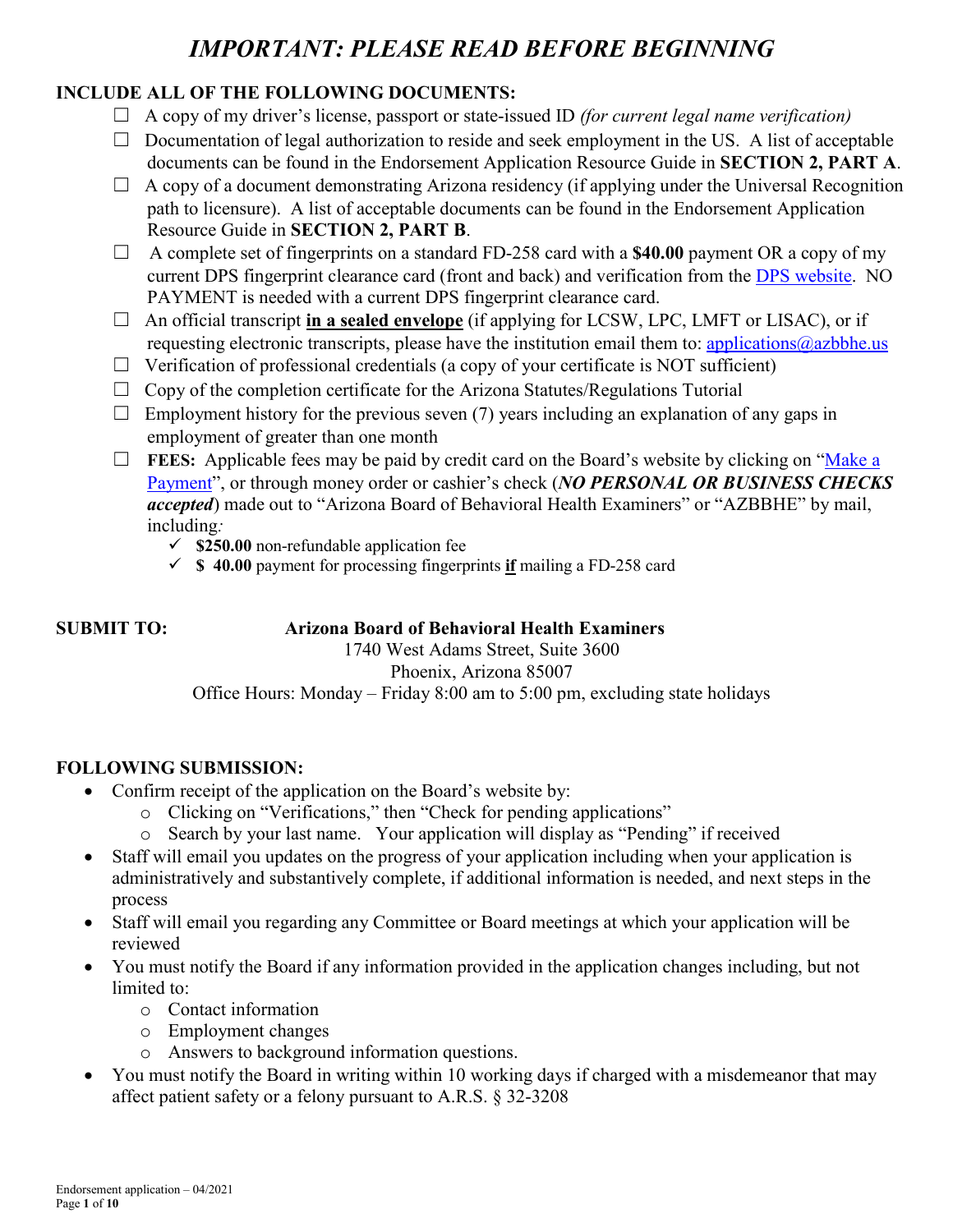

**STATE OF ARIZONA BOARD OF BEHAVIORAL HEALTH EXAMINERS 1740 WEST ADAMS STREET, SUITE 3600 PHOENIX, AZ 85007 PHONE: 602.542.1882 FAX: 602.364.0890 Board Website: www.azbbhe.us Email Address: information@azbbhe.us**

DOUGLAS A. DUCEY TOBI ZAVALA Governor Executive Director

# **LICENSE BY ENDORSEMENT APPLICATION**

*SELECT LICENSE TYPE BELOW: MUST BE THE SAME DISCIPLINE/PRACTICE LEVEL AS YOUR CURRENT ACTIVE LICENSE ( IF APPLYING FOR MULTIPLE LICENSES – INCLUDE AN APPLICATION FEE FOR EACH)*

#### **Marriage and Family Therapy**

 Marriage and Family Therapist (LMFT) Associate Marriage and Family Therapist (LAMFT)

#### **Social Work**

Clinical Social Worker (LCSW)

Master Social Worker (LMSW)

Baccalaureate Social Worker (LBSW)

## **Counseling**

| Professional Counselor (LPC) |
|------------------------------|
| Associate Counselor (LAC)    |

#### **Substance Abuse Counselor**

 Independent Substance Abuse Counselor (LISAC) Associate Substance Abuse Counselor (LASAC) Substance Abuse Technician (LSAT)

#### **CHOOSE ONE:**

**3 year Endorsement** – requires a current active license for a minimum of 3 years in the same discipline and at the same practice level in another state as set forth in **A.R.S.** § 32-3274

**1 year Universal Recognition** – requires demonstrating AZ residency and having a current active license for a minimum of 1 year in the same discipline and at the same practice level in another state as set forth in [A.R.S. § 32-4302](https://www.azleg.gov/viewDocument/?docName=http://www.azleg.gov/ars/32/04302.htm)

| <b>SALUTATION</b><br>$\Box$ MR.<br>Ms.<br>MRS.<br>$\Box$ DR. |             | PREVIOUS LAST NAMES (IF<br>APPLICABLE) |                               |          |                            |
|--------------------------------------------------------------|-------------|----------------------------------------|-------------------------------|----------|----------------------------|
| DATE OF BIRTH (MM/DD/YYYY)                                   |             |                                        | <b>SOCIAL SECURITY NUMBER</b> |          | PREFERRED PHONE            |
|                                                              |             |                                        |                               |          |                            |
|                                                              |             | HOME ADDRESS                           |                               |          | <b>ALTERNATIVE PHONE</b>   |
|                                                              |             |                                        |                               |          |                            |
|                                                              | <b>CITY</b> |                                        | <b>STATE</b>                  | ZIP CODE | STATE OF CURRENT LICENSURE |
|                                                              |             |                                        |                               |          |                            |
| PREFERRED EMAIL (FOR APPLICATION/LICENSE UPDATES)            |             |                                        |                               |          | ALTERNATIVE EMAIL          |
|                                                              |             |                                        |                               |          |                            |

## **PART I. PERSONAL INFORMATION**

*Application updates and renewal notifications will be sent via email, so at least one email must be provided.*

#### **CURRENT EMPLOYER INFORMATION**

| PRIMARY EMPLOYER NAME        |              | <b>CURRENT TITLE</b> |                       |
|------------------------------|--------------|----------------------|-----------------------|
| <b>EMPLOYER ADDRESS</b>      |              |                      | DATES OF EMPLOYMENT   |
| <b>CITY</b>                  | <b>STATE</b> | ZIP CODE             | <b>EMPLOYER PHONE</b> |
| <b>DESCRIPTION OF DUTIES</b> |              |                      |                       |

**NOTE:** Upon licensure, your primary employer information (above) will be visible to the public on the Board's license verification screen. **If you do not provide employer information, your home city, state and zip will be public information.** Applicants and licensees should report name and address changes (including employment changes) within 30 days of the change.

Endorsement application – 04/2021 Page **2** of **10**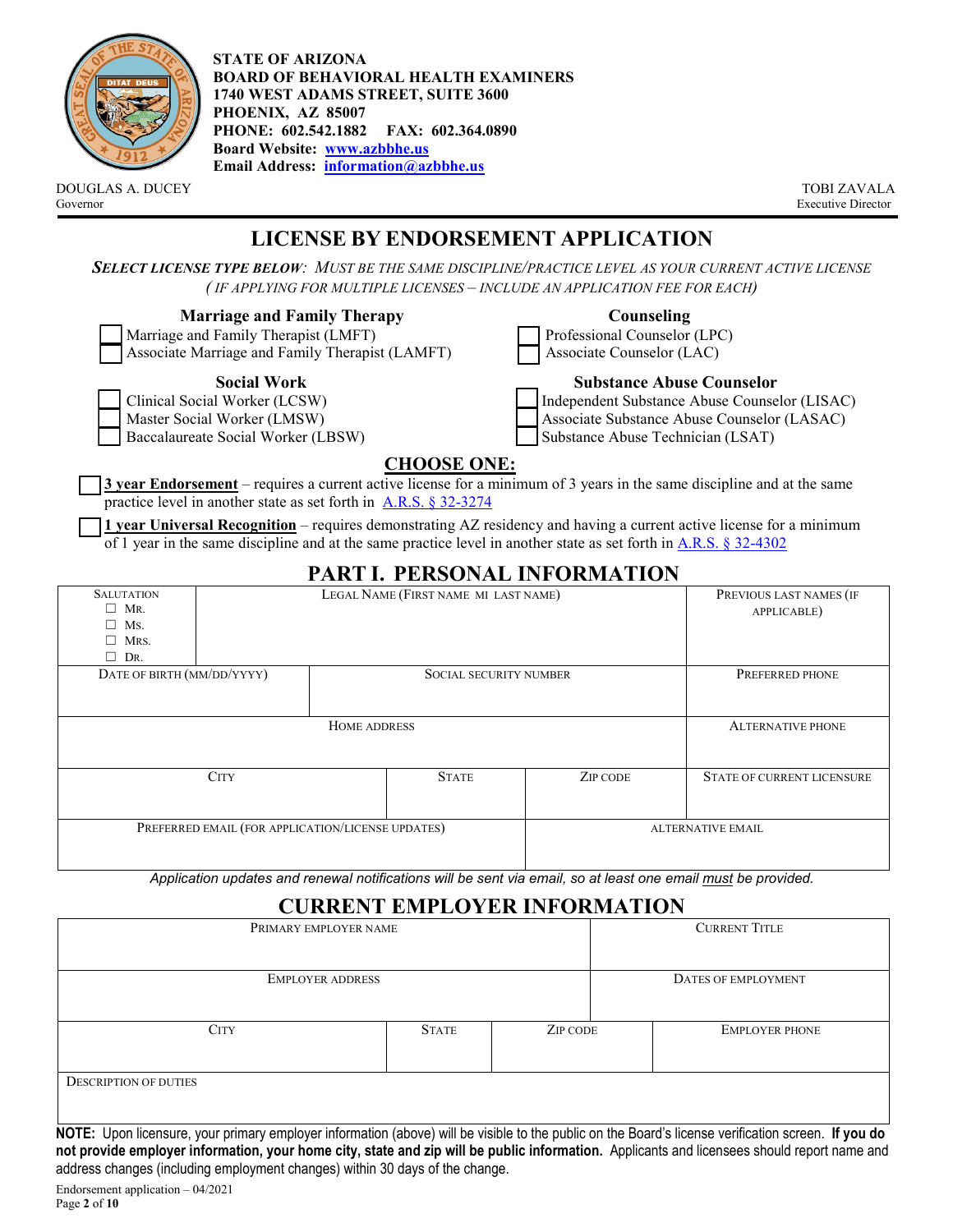## **PART II. EMPLOYMENT HISTORY**

Provide all employment for the previous seven years. Your current employment should be listed on the previous page of the application, so use the space below to start with your job PRIOR to your present employer. IMPORTANT: Include an explanation of any breaks in employment of greater than one month. Copy sheet if additional space is needed.

| <b>PRIOR</b>                           | explaination of any orders in employment of greater than one moment copy sheet in additional space is necessa<br><b>JOB TITLE</b> |                                                  | MM/DD/YY TO MM/DD/YY             |  |  |
|----------------------------------------|-----------------------------------------------------------------------------------------------------------------------------------|--------------------------------------------------|----------------------------------|--|--|
| <b>EMPLOYMENT</b>                      |                                                                                                                                   |                                                  |                                  |  |  |
|                                        | NAME OF BUSINESS OR INSTITUTION (AGENCY OR ORGANIZATION) $\Box$ EMPLOYEE $\Box$ INDEPENDENT CONTRACTOR $\Box$ OTHER               |                                                  |                                  |  |  |
| <b>ADDRESS</b>                         |                                                                                                                                   |                                                  |                                  |  |  |
|                                        |                                                                                                                                   |                                                  |                                  |  |  |
| CITY, STATE, ZIP                       |                                                                                                                                   |                                                  | <b>TELEPHONE</b>                 |  |  |
| <b>DESCRIPTION OF DUTIES PERFORMED</b> |                                                                                                                                   |                                                  |                                  |  |  |
|                                        |                                                                                                                                   |                                                  |                                  |  |  |
| <b>REASON FOR</b>                      | $\Box$ RESIGNED - NEW POSITION                                                                                                    | $\Box$ RESIGNATION - OTHER (EXPLAIN)             |                                  |  |  |
| <b>LEAVING:</b>                        |                                                                                                                                   |                                                  |                                  |  |  |
| $\Box$ TERMINATION (EXPLAIN)           |                                                                                                                                   | $\Box$ RESIGNED IN LIEU OF TERMINATION (EXPLAIN) |                                  |  |  |
| <b>PRIOR</b><br><b>EMPLOYMENT</b>      | <b>JOB TITLE</b>                                                                                                                  |                                                  | $MM/DD/YY\quad TO\quad MM/DD/YY$ |  |  |
|                                        | NAME OF BUSINESS OR INSTITUTION (AGENCY OR ORGANIZATION) $\Box$ EMPLOYEE $\Box$ INDEPENDENT CONTRACTOR $\Box$ OTHER               |                                                  |                                  |  |  |
| <b>ADDRESS</b>                         |                                                                                                                                   |                                                  |                                  |  |  |
|                                        |                                                                                                                                   |                                                  |                                  |  |  |
| CITY, STATE, ZIP                       |                                                                                                                                   |                                                  | <b>TELEPHONE</b>                 |  |  |
| <b>DESCRIPTION OF DUTIES PERFORMED</b> |                                                                                                                                   |                                                  |                                  |  |  |
|                                        |                                                                                                                                   |                                                  |                                  |  |  |
| <b>REASON FOR</b>                      | $\Box$ RESIGNED - NEW POSITION                                                                                                    | $\Box$ RESIGNATION - OTHER (EXPLAIN)             |                                  |  |  |
| <b>LEAVING:</b>                        |                                                                                                                                   |                                                  |                                  |  |  |
| $\Box$ TERMINATION (EXPLAIN)           |                                                                                                                                   | $\Box$ RESIGNED IN LIEU OF TERMINATION (EXPLAIN) |                                  |  |  |
|                                        | <b>JOB TITLE</b>                                                                                                                  |                                                  | MM/DD/YY TO MM/DD/YY             |  |  |
| <b>PRIOR</b><br><b>EMPLOYMENT</b>      |                                                                                                                                   |                                                  |                                  |  |  |
|                                        | NAME OF BUSINESS OR INSTITUTION (AGENCY OR ORGANIZATION) $\Box$ EMPLOYEE $\Box$ INDEPENDENT CONTRACTOR $\Box$ OTHER               |                                                  |                                  |  |  |
| <b>ADDRESS</b>                         |                                                                                                                                   |                                                  |                                  |  |  |
|                                        |                                                                                                                                   |                                                  |                                  |  |  |
| CITY, STATE, ZIP                       |                                                                                                                                   |                                                  | <b>TELEPHONE</b>                 |  |  |
| <b>DESCRIPTION OF DUTIES PERFORMED</b> |                                                                                                                                   |                                                  |                                  |  |  |
|                                        |                                                                                                                                   |                                                  |                                  |  |  |
| <b>REASON FOR</b><br><b>LEAVING:</b>   | <b>RESIGNED - NEW POSITION</b><br>$\Box$                                                                                          | $\Box$ RESIGNATION - OTHER (EXPLAIN)             |                                  |  |  |
| $\Box$ TERMINATION (EXPLAIN)           |                                                                                                                                   | $\Box$ RESIGNED IN LIEU OF TERMINATION (EXPLAIN) |                                  |  |  |
|                                        |                                                                                                                                   |                                                  |                                  |  |  |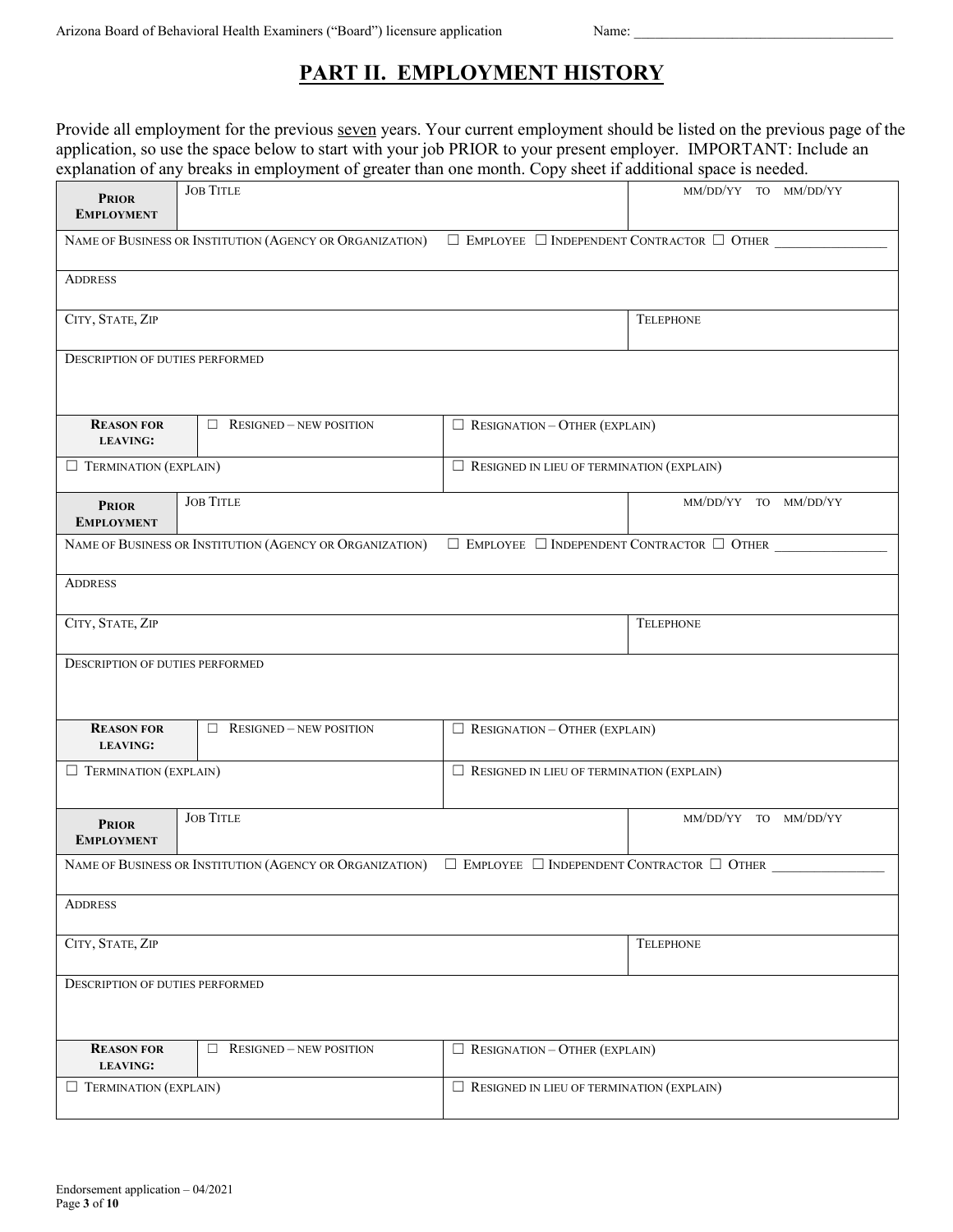## **PART II. EMPLOYMENT HISTORY (cont'd)**

Provide all employment since the submission date of your last application to the Board. Copy sheet as needed. IMPORTANT: include an explanation of any breaks in employment of greater than one month.

| <b>PRIOR</b><br><b>EMPLOYMENT</b>                                                                                      | <b>JOB TITLE</b>                                                       | MM/DD/YY TO MM/DD/YY                             |                      |  |  |  |
|------------------------------------------------------------------------------------------------------------------------|------------------------------------------------------------------------|--------------------------------------------------|----------------------|--|--|--|
| $\Box$ EMPLOYEE $\Box$ INDEPENDENT CONTRACTOR $\Box$ OTHER<br>NAME OF BUSINESS OR INSTITUTION (AGENCY OR ORGANIZATION) |                                                                        |                                                  |                      |  |  |  |
| <b>ADDRESS</b>                                                                                                         |                                                                        |                                                  |                      |  |  |  |
| CITY, STATE, ZIP                                                                                                       |                                                                        |                                                  | <b>TELEPHONE</b>     |  |  |  |
| DESCRIPTION OF DUTIES PERFORMED                                                                                        |                                                                        |                                                  |                      |  |  |  |
| <b>REASON FOR</b><br><b>LEAVING:</b>                                                                                   | $\Box$ RESIGNED - NEW POSITION<br>$\Box$ RESIGNATION - OTHER (EXPLAIN) |                                                  |                      |  |  |  |
| TERMINATION (EXPLAIN)<br>Ш                                                                                             |                                                                        | $\Box$ RESIGNED IN LIEU OF TERMINATION (EXPLAIN) |                      |  |  |  |
| <b>PRIOR</b><br><b>EMPLOYMENT</b>                                                                                      | <b>JOB TITLE</b>                                                       |                                                  | MM/DD/YY TO MM/DD/YY |  |  |  |
| $\Box$ EMPLOYEE $\Box$ INDEPENDENT CONTRACTOR $\Box$ OTHER<br>NAME OF BUSINESS OR INSTITUTION (AGENCY OR ORGANIZATION) |                                                                        |                                                  |                      |  |  |  |
| <b>ADDRESS</b>                                                                                                         |                                                                        |                                                  |                      |  |  |  |
| CITY, STATE, ZIP                                                                                                       |                                                                        |                                                  | <b>TELEPHONE</b>     |  |  |  |
| DESCRIPTION OF DUTIES PERFORMED                                                                                        |                                                                        |                                                  |                      |  |  |  |
| <b>REASON FOR</b><br><b>LEAVING:</b>                                                                                   | <b>RESIGNED - NEW POSITION</b><br>$\Box$                               | $\Box$ RESIGNATION - OTHER (EXPLAIN)             |                      |  |  |  |
| $\Box$ TERMINATION (EXPLAIN)                                                                                           |                                                                        | $\Box$ RESIGNED IN LIEU OF TERMINATION (EXPLAIN) |                      |  |  |  |

## **PLEASE USE THE SPACE BELOW TO EXPLAIN GAPS IN EMPLOYMENT OF GREATER THAN A MONTH:**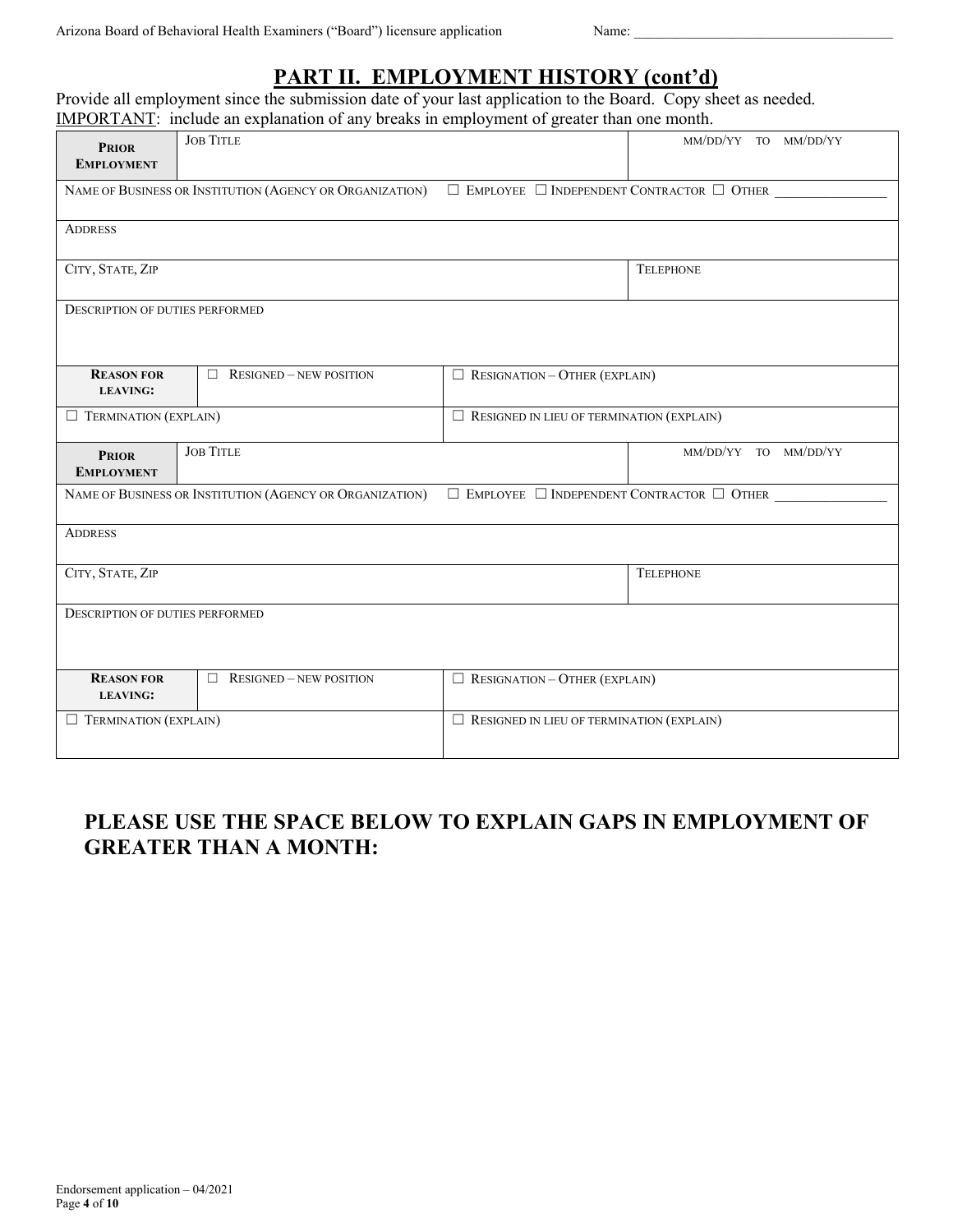# **PART III, Section 1. UNITED STATES LEGAL PRESENCE**

Arizona Revised Statutes § 41-1080 requires, in general, that a person applying for a license must submit documentation to the licensing agency that satisfactorily demonstrates that the applicant is lawfully present in the United States. See Application Resource Guide **SECTION 2, PART A** for a list of acceptable documents.

#### **Section 1. Citizenship or national status declaration**

| 1. Are you a citizen or national of the United States? |
|--------------------------------------------------------|
|--------------------------------------------------------|

- If yes, attach a legible copy of the front and back (if applicable) of your proof of citizenship document.
- To view a list of acceptable documents, see List A in the Application Resource Guide. • Name of document provided: Expiration Date:

#### **Section 2. Alien status declaration**

For applicants who are NOT citizens or nationals of the United States, please indicate alien status by checking the appropriate box below. Attach a legible copy of the front and back (if applicable) of a document that evidences your status. To view a list of acceptable documents, see List B in the Application Resource Guide.

• Name of document provided: Expiration Date:

#### **"Qualified Alien" Status** (8 U.S.C. §§ 1621(a)(1), -1641(b) and (c))

- $\Box$  1. An alien lawfully admitted for permanent residence under the Immigration and Nationality Act (INA).
- $\Box$  2. An alien who is granted asylum under Section 208 of the INA.
- $\Box$  3. A refugee admitted to the United States under Section 207 of the INA
- $\Box$  4. An alien paroled into the United States for at least one year under Section 212(d)(5) of the INA.
- $\Box$  5. An alien whose deportation is being withheld under Section 243(h) of the INA.
- $\Box$  6. An alien granted conditional entry under Section 203(a)(7) of the INA as in effect prior to April 1, 1980.
- $\Box$  7. An alien who is a Cuban and Haitian entrant (as defined in section 501(e) of the Refugee Education Assistance Act of 1980).
- $\Box$  8. An alien who is, or whose child or child's parent is a "battered alien" or an alien subjected to extreme cruelty in the United States.

#### **Nonimmigrant Status** (8 U.S.C. § 1621(a)(2))

 $\Box$  9. A nonimmigrant under the Immigration and Nationality Act [8 U.S.C. § 1101 et seq.] Nonimmigrants are persons who have temporary status for a specific purpose. See 8 U.S.C. § 1101(a)(15).

#### **Alien Paroled into the United States For Less Than One Year** (8 U.S.C. § 1621(a)(3))

 $\Box$  10. An alien paroled into the United States for <u>less than one year</u> under Section 212(d)(5) of the INA

#### **Other Persons** (8 U.S.C. § 1621(c)(2)(A) and (C))

- ☐ 11. A nonimmigrant whose visa for entry is related to employment in the United States, or
- $\Box$  12. A citizen of a freely associated state, if section 141 of the applicable compact of free association approved in Public Law 99-239 or 99-658 (or a successor provision) is in effect [Freely Associated States include the Republic of the Marshall Islands, Republic of Palau and the Federate States of Micronesia, 48 U.S.C. § 1901 *et seq*.];
- $\Box$  13. A foreign national not physically present in the United States.

#### **Otherwise Lawfully Present** (A.R.S. § 41-1080)

 $\Box$  14. A person not described in categories 1–13 who is otherwise lawfully present in the United States. **PLEASE NOTE: The federal Personal Responsibility and Work Opportunity Reconciliation Act may make persons who fall into this category ineligible for licensure.** See 8 U.S.C. § 1621(a).

## **PART III, Section 2. ARIZONA RESIDENCY** *(for Universal Recognition applicants only)*

Arizona Revised Statutes § 32-4302 requires that a person applying for a license through Universal Recognition must submit documentation to the licensing agency that satisfactorily demonstrates the applicant is a resident of Arizona. See Application Resource Guide **SECTION 2, PART B** for a list of acceptable documents.

 $\Box$  Yes  $\Box$  No (if no, complete Section 2)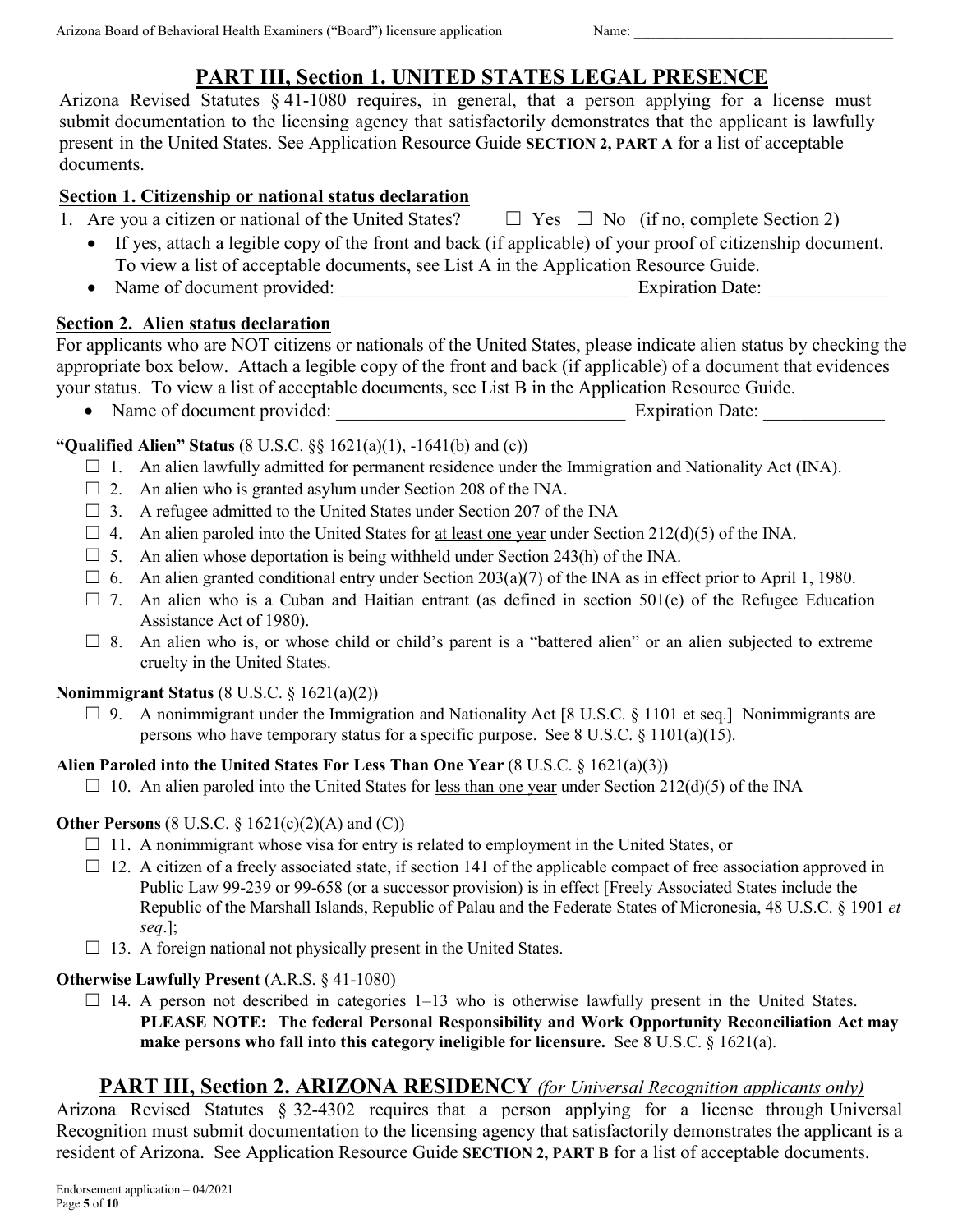# **PART IV. EDUCATION INFORMATION**

If applying for an independent level license (LCSW, LPC, LMFT or LISAC), please include an official transcript in a sealed envelope from the university for your masters or higher degree. If requesting electronic transcripts, please have the institution email them to [applications@azbbhe.us.](mailto:applications@azbbhe.us)

## **PART V. NATIONAL PRACTITIONER DATA BANK SELF-QUERY**

To meet the requirements of A.A.C. R4-6-301(11), the Board will perform a query of the applicant's data in the [National](https://www.npdb.hrsa.gov/)  [Practitioner Data Bank](https://www.npdb.hrsa.gov/) (NPDB).

## **PART VI. TUTORIAL INFORMATION**

Applicants for licensure by endorsement must complete the [Arizona Statutes/Regulations Tutorial](https://azbbhe.us/node/689) found on the Quick Links menu on the Board's website. The tutorial is administered online through the Center for Credentialing & Education. The tutorial required for initial endorsement licensure is the same tutorial required to renew licensure every two years.

## **PART VII. PROFESSIONAL CREDENTIALS**

Please list current or previous licenses or certifications issued by a state regulatory entity held as follows: any license or certification ever held in the practice of behavioral health; and any professional license or certification NOT in the practice of behavioral health held in the last ten years. Failure to disclose all licenses, certifications or registrations as required above may result in denial of your application or other appropriate action.

| Title of Credential Held | State | Date Issued | <b>Expiration Date</b> | Credential # | <b>Current Status</b> |
|--------------------------|-------|-------------|------------------------|--------------|-----------------------|
|                          |       |             |                        |              |                       |
|                          |       |             |                        |              |                       |
|                          |       |             |                        |              |                       |
|                          |       |             |                        |              |                       |
|                          |       |             |                        |              |                       |
|                          |       |             |                        |              |                       |
|                          |       |             |                        |              |                       |
|                          |       |             |                        |              |                       |
|                          |       |             |                        |              |                       |
|                          |       |             |                        |              |                       |
|                          |       |             |                        |              |                       |
|                          |       |             |                        |              |                       |

For all credentials listed above, attach a verification from the regulatory entity issuing the credential. The verification must include the following information:

- Professional's name
- Credential title and number (if applicable)
- Credential issue and expiration date
- Credential status
- Whether there are pending complaints
- Past disciplinary actions

Applicants may use an online verification if it contains all required items above. If not, applicant must obtain verification from the regulatory entity issuing the credential. A copy of your wall certificate is NOT sufficient.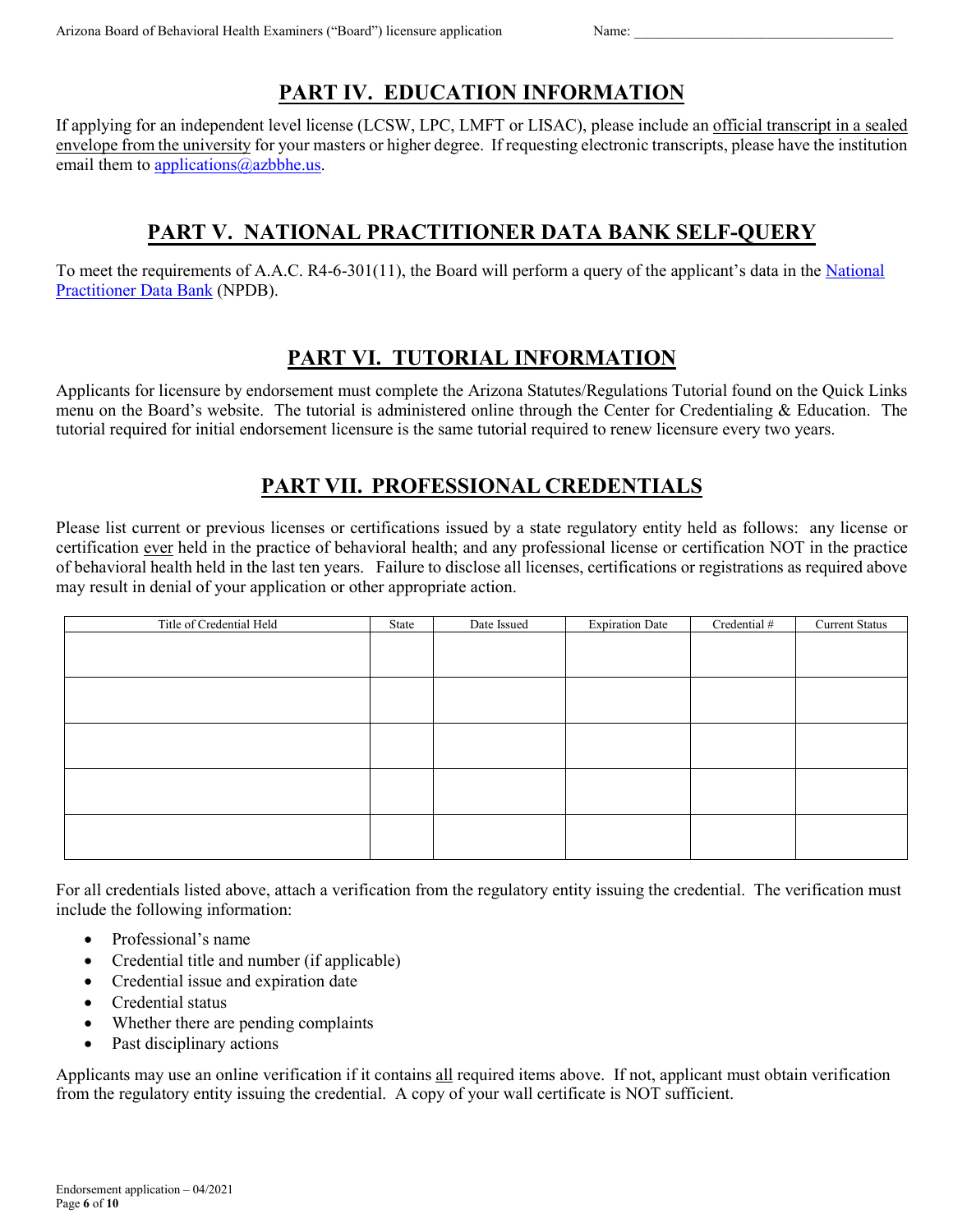# **PART VIII. BACKGROUND QUESTIONNAIRE**

If the answer to any of the questions below is "**YES**", provide a complete explanation below.

|    | <b>QUESTIONS</b>                                                                                                                                                                                                                                                                                                                                                                                                                                                                                                                                                                                                                                                                                                                                                                                                                                                                                                                                                                                                           |               |           |
|----|----------------------------------------------------------------------------------------------------------------------------------------------------------------------------------------------------------------------------------------------------------------------------------------------------------------------------------------------------------------------------------------------------------------------------------------------------------------------------------------------------------------------------------------------------------------------------------------------------------------------------------------------------------------------------------------------------------------------------------------------------------------------------------------------------------------------------------------------------------------------------------------------------------------------------------------------------------------------------------------------------------------------------|---------------|-----------|
| 1. | Have you ever been denied a license, certificate, registration or membership by any state regulatory<br>board, any professional or occupational credentialing authority or any professional association in<br>Arizona or any other state?                                                                                                                                                                                                                                                                                                                                                                                                                                                                                                                                                                                                                                                                                                                                                                                  | $\Box$ YES    | $\Box$ NO |
| 2. | Other than complaints filed by this Board, have you ever been or are you currently the subject of any<br>complaint, investigation or disciplinary action against your license, certificate, registration or<br>membership by any state regulatory board, any professional or occupational credentialing authority<br>or any professional association in Arizona or any other state? If yes, please provide copies of the<br>complaint and all final actions.                                                                                                                                                                                                                                                                                                                                                                                                                                                                                                                                                               | $\square$ YES | $\Box$ NO |
| 3. | Have you ever voluntarily surrendered, allowed to lapse, canceled or resigned your license,<br>certificate, registration or membership in lieu of disciplinary proceedings or sanctions of any kind by<br>any state regulatory board, any professional or occupational credentialing authority or any<br>professional association in Arizona or any other state?                                                                                                                                                                                                                                                                                                                                                                                                                                                                                                                                                                                                                                                           | $\square$ YES | $\Box$ NO |
| 4. | Have you ever been arrested, charged with, convicted of or pled nolo contendere to a criminal<br>offense, other than a minor traffic violation (DUI history must be reported), in any city, county, state,<br>federal or tribal court, or in any other country? If yes, please provide copies of the police and court<br>documents such as the police narrative, complaint, the pleadings and final order(s). You must<br>answer "yes" even if you received a pardon, the charges were dropped, the conviction was set<br>aside, the records were expunged, or your civil rights were restored.                                                                                                                                                                                                                                                                                                                                                                                                                            | $\Box$ YES    | $\Box$ NO |
| 5. | Have you ever entered into any type of pretrial diversion or deferred prosecution agreement with a<br>state or federal government? If yes, please provide a copy of your pretrial diversion agreement.                                                                                                                                                                                                                                                                                                                                                                                                                                                                                                                                                                                                                                                                                                                                                                                                                     | $\square$ YES | $\Box$ NO |
| 6. | Have you ever been or are you currently a defendant in any type of civil or criminal action related to<br>any professional services (i.e., malpractice)? If so, indicate whether you entered into a settlement<br>agreement or were ordered to pay damages and whether such a suit is currently pending. Provide<br>copies of the original complaint and response, any judgment entered and any settlement agreements.                                                                                                                                                                                                                                                                                                                                                                                                                                                                                                                                                                                                     | $\square$ YES | $\Box$ NO |
| 7. | Have you ever had any disciplinary action or sanctions of any kind taken against you by any<br>behavioral health related employer in Arizona or any other state? If yes, please provide the name,<br>address and telephone number of the employer, the name of your immediate supervisor and a<br>description of the cause for disciplinary action or sanction.                                                                                                                                                                                                                                                                                                                                                                                                                                                                                                                                                                                                                                                            | $\Box$ YES    | $\Box$ NO |
| 8. | Have you ever been involuntarily terminated or resigned in lieu of termination from any behavioral<br>health position or related employment? If yes, please provide the name, address and telephone<br>number of the employer, the name of your immediate supervisor and a description of the cause for<br>the termination. If the cause of termination was due to a reduction in force, please include a copy of<br>the letter advising you of the layoff.                                                                                                                                                                                                                                                                                                                                                                                                                                                                                                                                                                | $\square$ YES | $\Box$ NO |
|    | <b>CONFIDENTIAL QUESTION</b>                                                                                                                                                                                                                                                                                                                                                                                                                                                                                                                                                                                                                                                                                                                                                                                                                                                                                                                                                                                               |               |           |
| 9. | Have you received treatment within the last five years for use of alcohol or a controlled substance,<br>prescription-only drug, or dangerous drug or narcotic, or a physical, mental, emotional, or nervous<br>disorder or condition that currently affects your ability to competently and safely perform the<br>essential functions of your profession? If so, provide the following:<br>A detailed description of the use, disorder, or condition; and<br>a.<br>An explanation of whether the use, disorder, or condition is reduced or ameliorated because<br>$\mathbf b$ .<br>you're receiving ongoing treatment and if so, the name and contact information for all current<br>treatment providers and for all monitoring or support programs in which you are currently<br>participating.<br>A copy of any public or confidential agreement or order relating to the use, disorder, or<br>$c$ .<br>condition, issued by a licensing agency or health care institution within the last five years, if<br>applicable. | $\square$ YES | $\Box$ NO |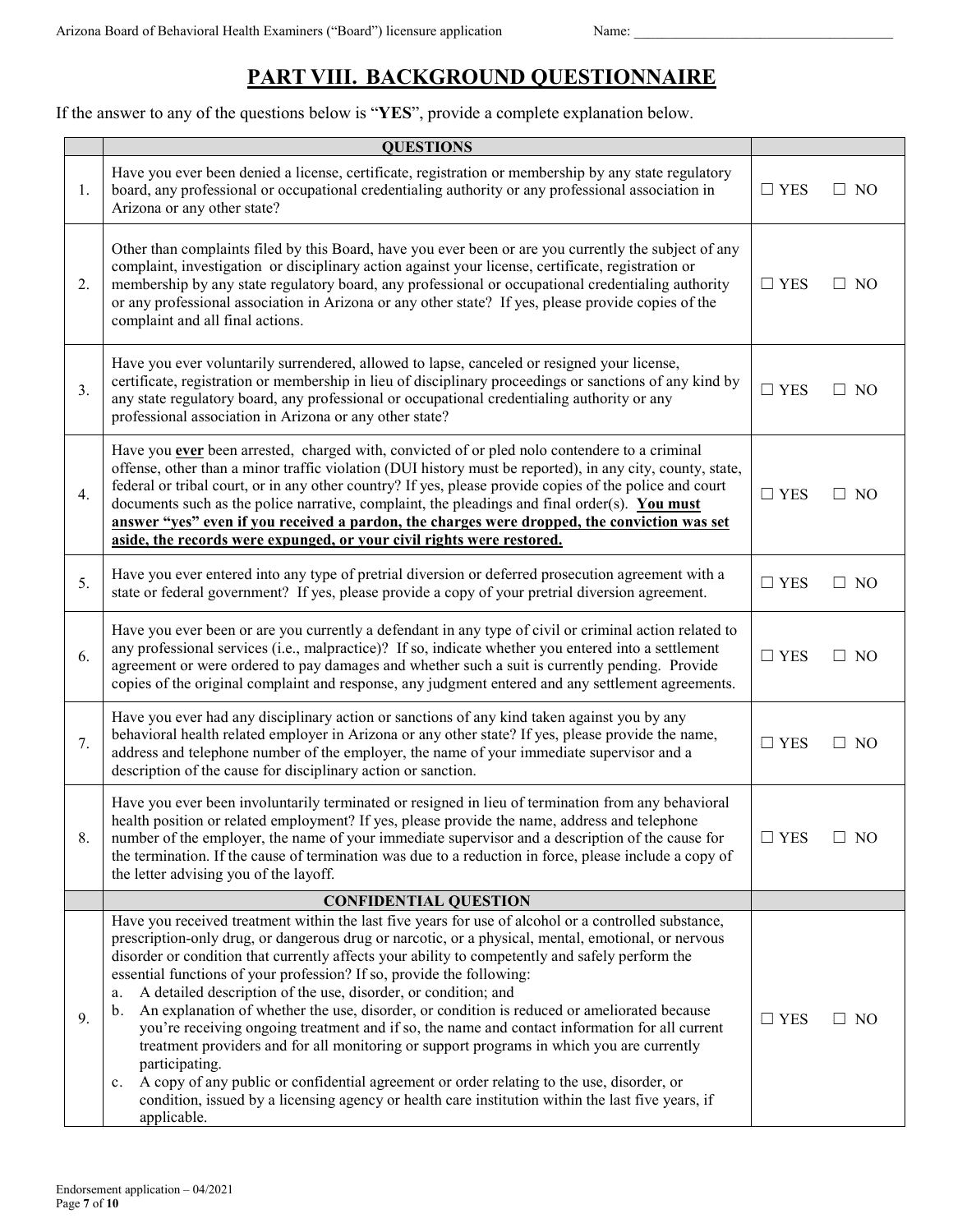## **PART VIII. BACKGROUND QUESTIONNAIRE – (cont'd)**

Use the space below to provide a complete explanation for any "YES" answers above. Use additional paper if necessary, and include copies of relevant documents, including court and/or regulatory agency documents showing the disposition of disciplinary and court-related matters.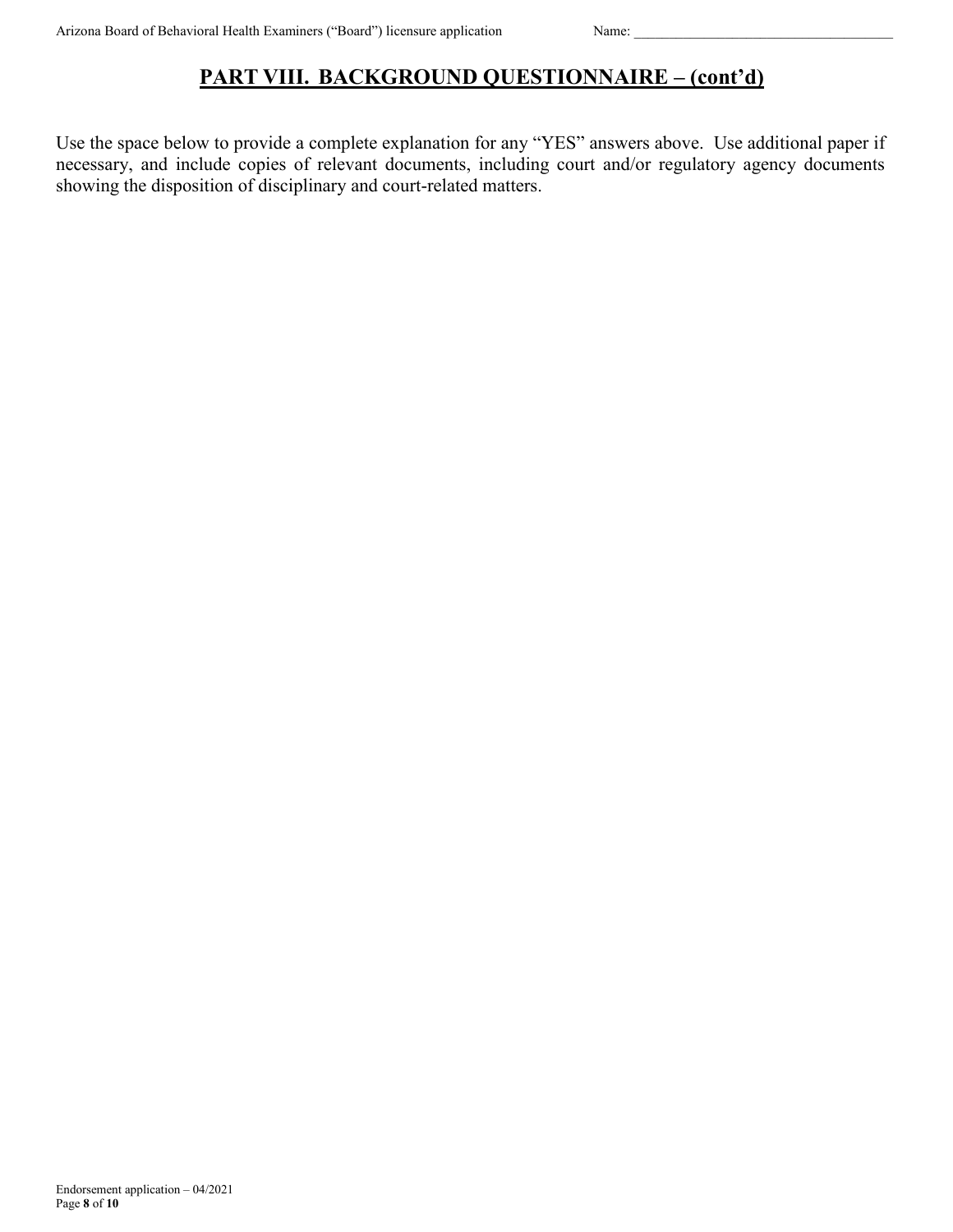## **PART IX. CRIMINAL HISTORY BACKGROUND CHECK**

Pursuant to A.R.S. § 32-3280, all applicants for licensure must submit a full set of fingerprints (and payment) for a criminal history background check through the Arizona Department of Public Safety ("DPS") unless they can provide verification that they hold a current, valid DPS fingerprint clearance card. Please select one of the following:

☐ **I have attached a set of fingerprints on a FD-258 card and a payment of \$40.00 (can be a personal check) or verification of my online credit card payment of \$40.00**

☐ **I hold a valid DPS fingerprint clearance card # \_\_\_\_\_\_\_\_\_\_\_\_\_\_\_\_\_\_\_\_\_ and have attached a verification from the [DPS website](https://webapps.azdps.gov/public_inq_acct/acct/ShowClearanceCardStatus.action)**

Your application cannot be accepted without one of the two items above being submitted. If you are submitting a set of fingerprints, they will be sent to DPS for a criminal history background check which can take 2-6 weeks.

## **PART X. CERTIFYING STATEMENT**

I give my permission for the Arizona Board of Behavioral Health Examiners ("Board") to secure additional information concerning me or my statements in this application from any person or source the Board deems necessary. My signature below authorizes entities in possession of applicable information to release such information to the Board.

I will notify the Board in writing within 10 working days if charged with a misdemeanor that may affect patient safety or a felony pursuant to A.R.S. § 32-3208. Additionally, I will report to the Board any updates to the information provided in this application after submission including, but not limited to: contact information, employment changes, and answers to background information questions.

I certify that by submitting this application for licensure, I have read and understand the Board's rules and statutes and agree to abide by them as an applicant and as a licensee in the event I am approved for licensure.

I, certify under penalty of perjury that all information contained in my application, including all supporting documents, is true and correct to the best of my knowledge and belief, and with full knowledge that any false statements or misrepresentations made in this application may be grounds for refusal, subsequent revocation or suspension of my license(s), or other disciplinary action.

Signature of Applicant Date